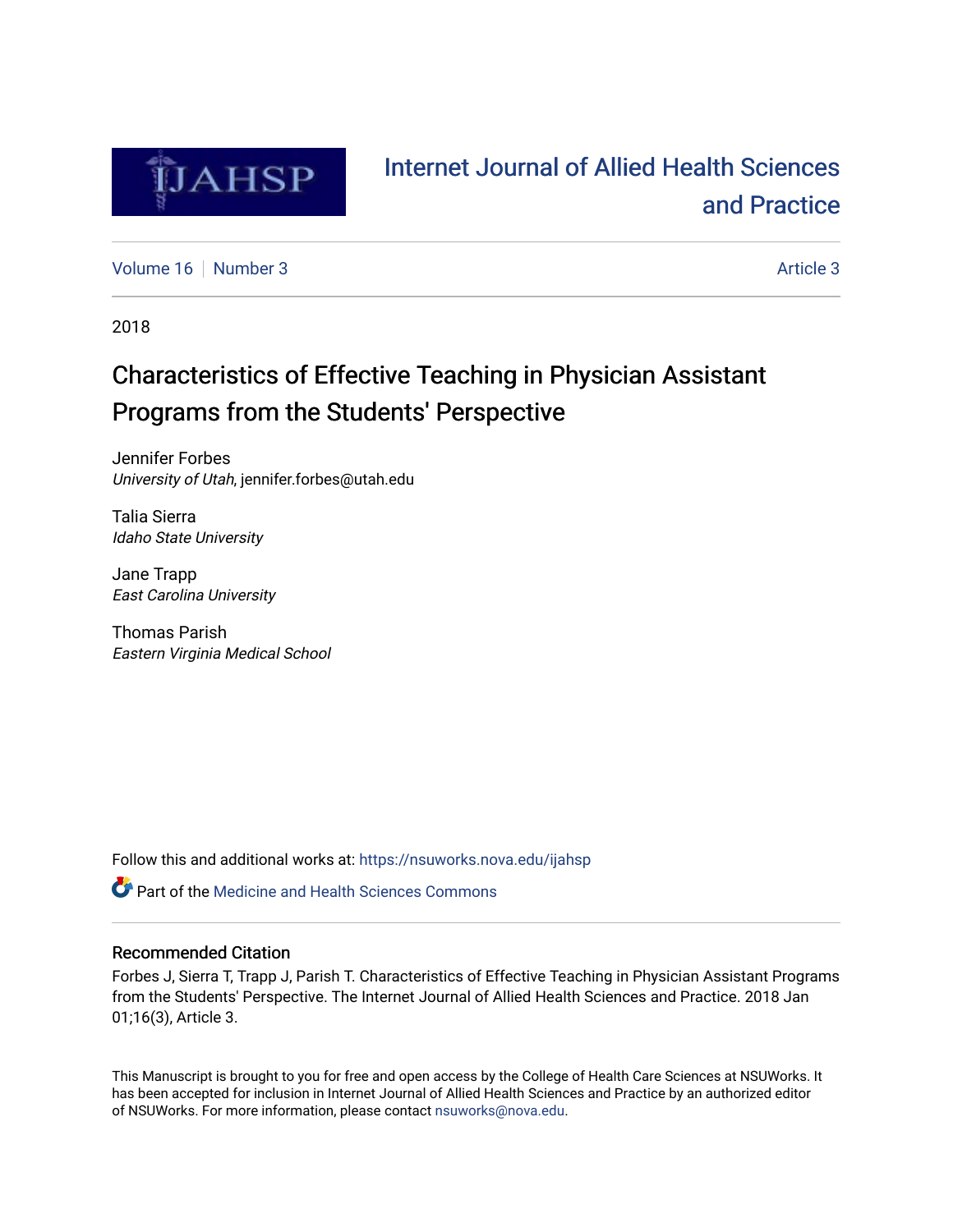# Characteristics of Effective Teaching in Physician Assistant Programs from the Students' Perspective

## Abstract

Purpose: This qualitative study aims to identify the characteristics physician assistant (PA) students find most important for effective teaching by faculty in physician assistant programs. With this information, physician assistant faculty can enhance their teaching effectiveness in the classroom and optimize the environment for student learning. Faculty may also use the data obtained from this study to increase the likelihood of their retention or promotion as student input regarding teaching effectiveness is frequently one of the variables used in faculty evaluations.

Methods: Physician assistant students from three physician assistant programs were emailed a survey that asked for their response to an open-ended question: "What are the most important qualities or characteristics for physician assistant faculty to possess for effective teaching in a physician assistant program?" The responses were categorized using Marsh's Students' Evaluation of Educational Quality framework.

Results: Respondents most frequently listed individual words or phrases that corresponded to the categories of individual rapport and organization.

Conclusions: Physician assistant faculty who possess good individual rapport and organizational skills are more likely to be viewed as effective teachers by physician assistant students. Faculty that are lacking those skills could enhance their teaching effectiveness and the opportunity for advancement in their physician assistant program by improving their individual rapport with students and their organizational skills.

### Author Bio(s)

Jennifer Forbes, MHS, PA-C, is an Assistant Professor of Physician Assistant Studies at the University of Utah. She was an Assistant Professor of Physician Assistant Studies at Idaho State University at the time the research was conducted.

Talia Sierra, MPAS, PA-C, is an Assistant Professor of Physician Assistant Studies at Idaho State University.

Jane Trapp, MS Ed, PA-C, is a Clinical Associate Professor of Physician Assistant Studies at East Carolina University.

Thomas Parish, DHSc, PA-C, DFAAPA, is a Professor of Physician Assistant Studies at Eastern Virginia Medical School.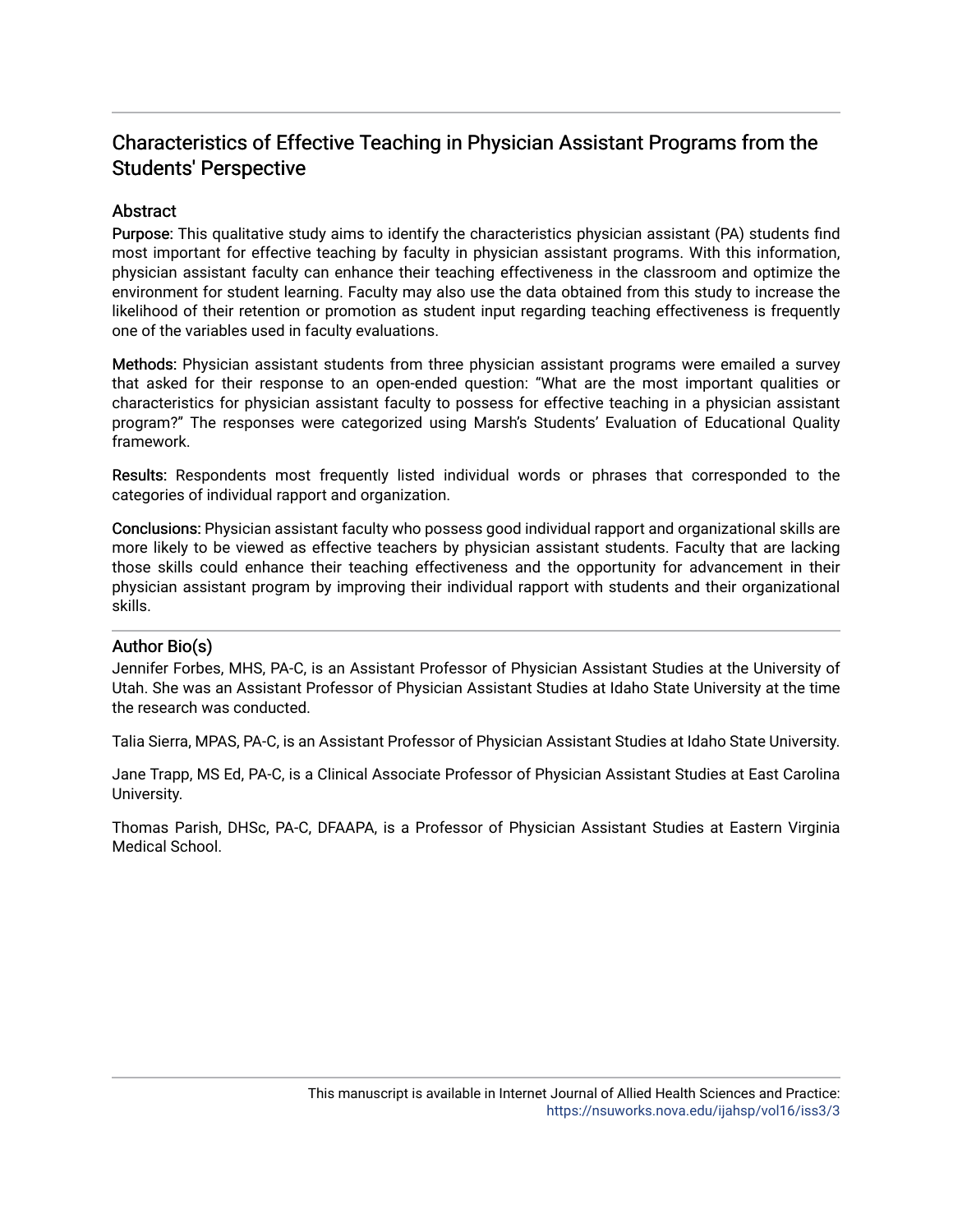

The Internet Journal of Allied Health Sciences and Practice *Dedicated to allied health professional practice and education* **Vol. 16 No. 3 ISSN 1540-580X**

# Characteristics of Effective Teaching in Physician Assistant Programs from the Students' Perspective

Jennifer Forbes, MHS, PA-C<sup>1</sup> Talia Sierra, MPAS, PA-C<sup>2</sup> Jane Trapp, MS Ed, PA-C<sup>3</sup> Thomas Parish, DHSc, PA-C, DFAAPA<sup>4</sup>

- 1. University of Utah
- 2. Idaho State University
- 3. East Carolina University
- 4. Eastern Virginia Medical School

United States

#### **ABSTRACT**

Purpose: The purpose of this qualitative study was to identify the characteristics physician assistant (PA) students find most important for effective teaching by faculty in PA programs. With this information, PA faculty members can enhance their teaching effectiveness in the classroom and optimize the environment for student learning. Faculty members may also use the data obtained from this study to increase the likelihood of their retention or promotion as student input regarding teaching effectiveness is frequently one of the variables used in faculty evaluations. Methods: PA students from 3 physician assistant programs were emailed a survey in which their response to an open-ended question was solicited: "What are the most important qualities or characteristics for physician assistant faculty to possess for effective teaching in a physician assistant program?" The responses were categorized using Marsh's Students' Evaluation of Educational Quality framework. Results: Respondents most frequently listed individual words or phrases that corresponded to the categories of individual rapport and organization. Conclusions: PA faculty members who possess good individual rapport and organizational skills are more likely to be viewed as effective teachers by PA students. Faculty members who are lacking those skills could enhance their teaching effectiveness and the opportunity for advancement in their PA program by improving their individual rapport with students and their organizational skills.

**Key Words:** teaching effectiveness, PA students, PA programs, teaching characteristics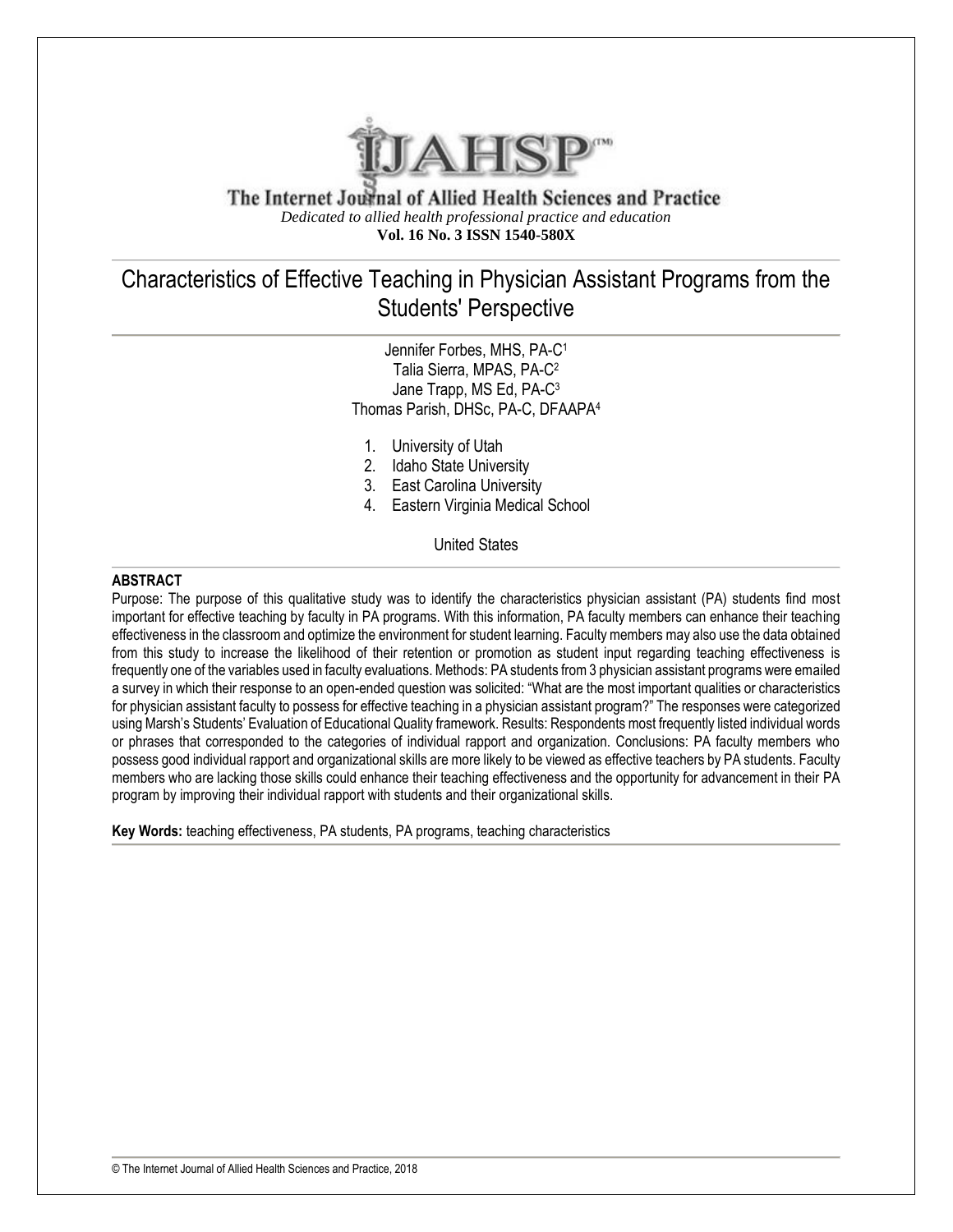#### **INTRODUCTION**

The curriculum in physician assistant (PA) programs is fast paced, rigorous, and continually evolving. In addition to being transmitters of knowledge, PA faculty also serve as facilitators of learning and foster the development of critical thinking skills of the PA student. It is important for PA faculty to be aware of the characteristics that make an effective teacher as effective teaching can enhance student learning.<sup>1</sup>

Most faculty members (80.4%) teaching in PA programs are physician assistants, and they teach 67.4% of the didactic curriculum.2,3 PA program faculty members are typically clinicians who have no formal training in education and frequently learn how to teach as they gain experience in the classroom, or they model instructors who they felt were effective teachers. It is frequently assumed that clinical talent translates to educational talent, and an exceedingly small amount of time is spent on preparing PA faculty members for their responsibilities as teachers.

Information regarding teaching effectiveness of PA faculty is often obtained using student evaluations of teaching. While these evaluations are used to give feedback to faculty members regarding their teaching that may be utilized for self-improvement, feedback is also frequently utilized as part of the decision-making process for retention or promotion of faculty members. Recognition of teaching excellence as criteria for promotion as a clinician-educator has gained acceptance in recent years.<sup>4</sup> In PA programs, student evaluations are not standardized and vary by institution. The evaluations are typically obtained at the end of a course and have students answer a predetermined set of questions to evaluate a faculty member's teaching effectiveness. Other researchers have shown that there are many sources of bias in student evaluations. Biases are observed in regard to characteristics of the instructor, such as gender, race, age, physical attractiveness, and charisma.5-10 Other factors that contribute as biases on student evaluations are not under the instructor's control and include classroom environment, class size, class time, and course content.<sup>11,12</sup> The numerous factors involved make it impossible to adjust student evaluations for bias.<sup>10</sup> Another constraint of student evaluations is that they can only assess the student experience in a specific course.

Being perceived as an effective educator by the students may have a significant impact on career trajectory for PA faculty. The role that student evaluations play in the assessment of faculty job performance may be one reason that when asked about sources and extent of stress among PA faculty, "students" were reported as a "somewhat" or "extensive" stressor by 70.5% of respondents in the Physician Assistant Education Association (PAEA) 2015 Faculty and Directors Research Report.<sup>2</sup>

Characteristics of effective teaching have been studied extensively in undergraduate education, especially in the arts; however, there are only a small number of researchers who studied teaching effectiveness conducted in health science programs with many of those involving clinical rather than classroom teaching. The studies conducted in health science programs included students in medicine, dentistry, dental hygiene, physiotherapy and nursing.13-18 The methods used to gauge effective teaching in those studies varied and included using a strengths, weaknesses, opportunities, and threats (SWOT) analysis; focus group interviews; ranking or using a Likert scale for a list of given characteristics; evaluation of a narrative; and open-ended questions.13-18 Some of the researchers in health science evaluated only the perspective of the student while others compared student and faculty responses.13-18 Prior to our study, there were no publications regarding teaching effectiveness in PA programs. The purpose of this study was to identify the characteristics PA students find most important for effective teaching by faculty in PA programs.

#### **METHODS**

We designed a survey instrument after a review of the existing literature. The survey used a qualitative methodology via an openended question: What are the most important qualities or characteristics for PA faculty to possess for effective teaching in a PA program? We designed the survey instrument to avoid the biases associated with student evaluations. The open-ended question was used for the students to answer in their own words rather than choosing an answer option from a list or scale, and the survey question was not linked to a specific course or instructor.

The PA students were able to write a narrative into the text box that followed the open-ended question. Length of the answer of the question was determined solely by the respondents. In addition to answering the posed question, respondents were also asked to indicate their age, gender, and undergraduate academic degree. The survey was distributed via email using Qualtrics Online Survey Software to 322 didactic and clinical year students across 3 PA programs. Prior to recruitment, the research proposal was determined to be exempt by the Institutional Review Board (IRB). The programs surveyed included 2 geographical regions of the country: the West and the South.<sup>3</sup> Completion of the survey implied consent.

Because students were able to leave a narrative of any length, which could contain more than one phrase or sentence, we wanted a context in which we could place individual thoughts from the students' narrative into categories. We chose Marsh's Students' Evaluation of Educational Quality (SEEQ) instrument as our framework.<sup>19</sup> Marsh's instrument includes nine major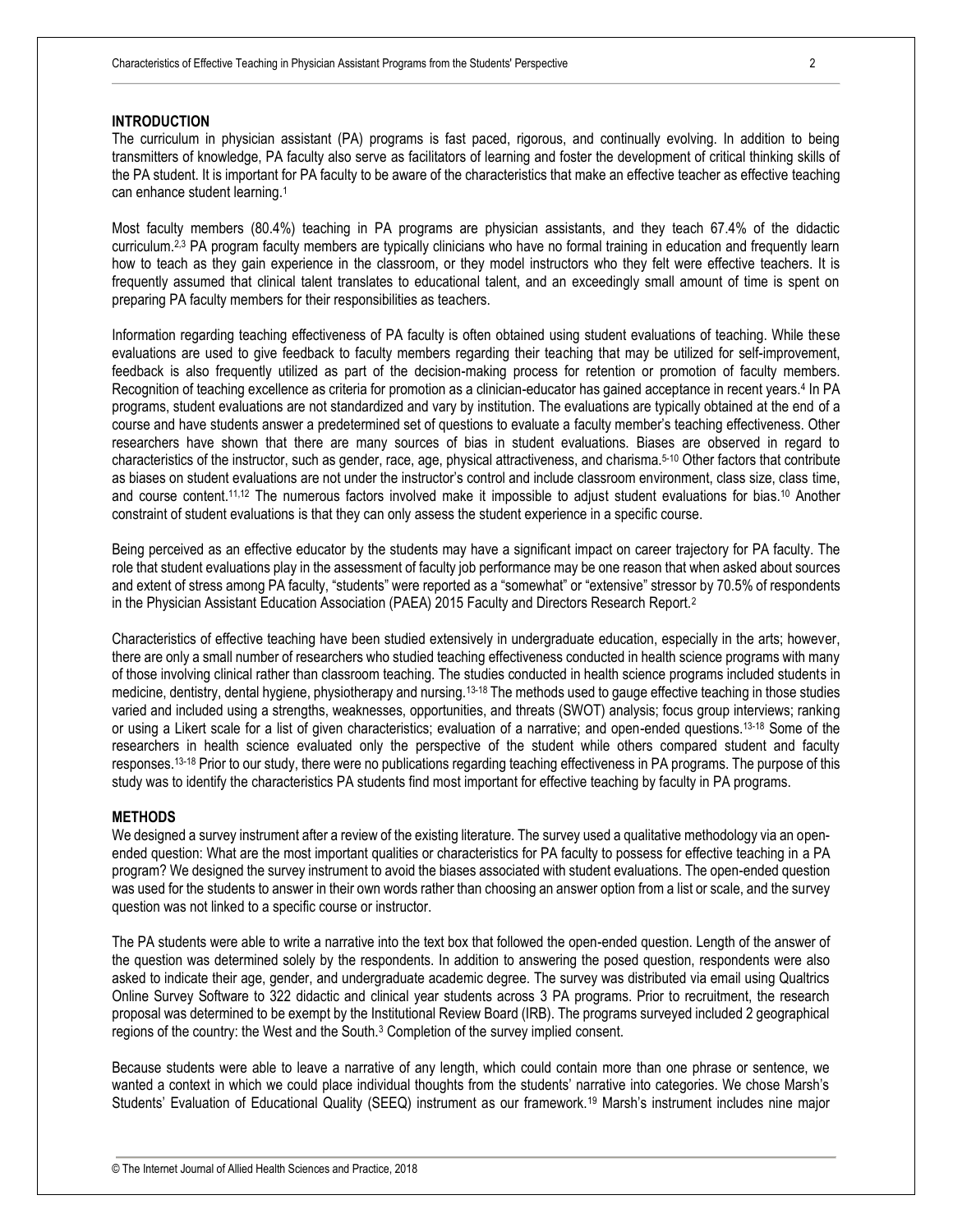teaching behaviors and has been shown to be multidimensional, reliable, valid, and has been replicated across different academic disciplines.20-22

Content analysis was used to organize the responses into individual words or phrases and then categorized into one of the 9 factors from Marsh's SEEQ instrument.19,20 The classifications as derived by Marsh are learning, enthusiasm, organization, group interaction, individual rapport, breath of coverage, assignments/reading, course difficulty, and examination fairness/grading. To ensure that the responses were categorized into the correct factor, the authors used operational definitions as described by Schönwetter et al.<sup>15</sup> The decision to use Marsh's SEEQ instrument and the operational definitions described by Schönwetter et al.<sup>15</sup> were made prior to the start of the research study.

#### **RESULTS**

Eighty-three students completed the survey, resulting in a response rate of 25%. The average number of words in the student narrative was 33.65. After analyzing the content of the student responses and breaking the narrative down into individual words or phrases that completed a thought, there were a total of 304 responses that were placed into one of the 9 SEEQ categories. The average number of thoughts per narrative was 3.66. Descriptive characteristics of the respondents to the survey are shown in Table 1. The most common age group represented was ages 25 to 34 (56.6%). Women represented 65% (*n* = 54) of respondents while men represented 35% (*n* = 29). The most common undergraduate academic degree was in the sciences (*n = 56*, 67.5%).

|        | <b>Response Category</b> | $n$ (%)     |
|--------|--------------------------|-------------|
| Age    | 18 to 24 years           | 17 (20.5%)  |
|        | 25 to 34                 | 47 (56.6%)  |
|        | 35 to 44                 | 16 (19.3)   |
|        | 45 to 54                 | 3(3.6%)     |
| Gender | Male                     | 29 (35%)    |
|        | Female                   | 54 (65%)    |
| Degree | <b>Business</b>          | 6(7.2%)     |
|        | Education                | $4(4.8\%)$  |
|        | Humanities               | $7(8.4\%)$  |
|        | Other                    | $1(1.2\%)$  |
|        | Sciences                 | 56 (67.5%)  |
|        | Social Sciences          | $9(10.9\%)$ |

|  |  | Table 1. Respondent Demographics |  |  |
|--|--|----------------------------------|--|--|
|  |  |                                  |  |  |

When categorizing the individual phrases by SEEQ category (*n = 304*), individual rapport (26.9%) and organization (24.9%) were the most frequent categories represented. Five of the 7 other categories were also represented, and their numbers were learning (16.7%), enthusiasm (11.5%), group interaction (8.5%), breadth of coverage (8.2%), and examination fairness/grading (3%). There were no phrases that corresponded with the assignments/reading (0%) or course difficulty (0%) categories. The number of responses given for each category is shown in Table 2. Examples of the most common phrases used in each category are listed in Table 3.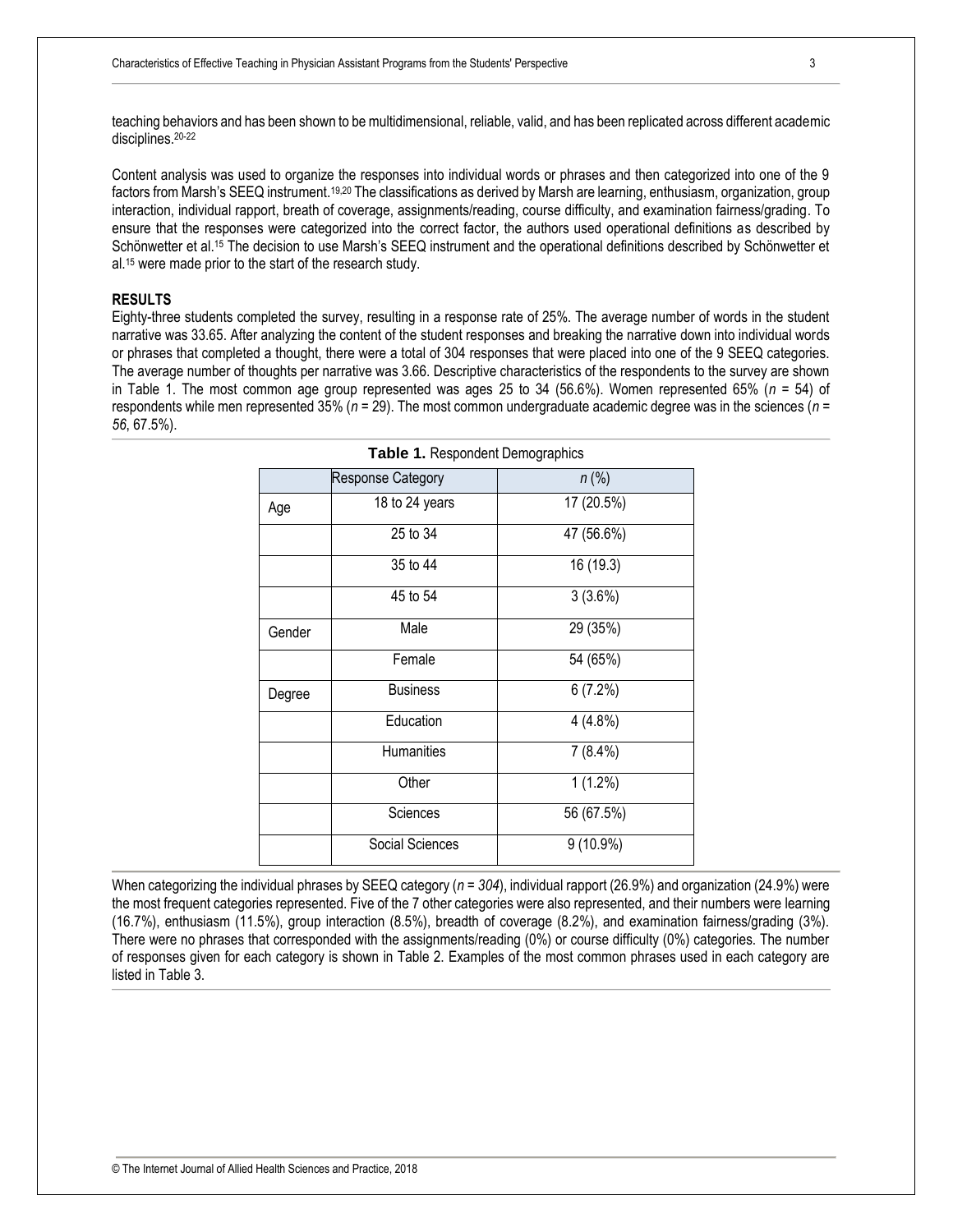| <b>SEEQ Category</b>         | $n$ (%)    |  |  |
|------------------------------|------------|--|--|
|                              |            |  |  |
| Individual rapport           | 82 (26.9%) |  |  |
| Organization                 | 76 (24.9%) |  |  |
| Learning                     | 51 (16.7%) |  |  |
| Enthusiasm                   | 35 (11.5%) |  |  |
| Group interaction            | 26 (8.5%)  |  |  |
| Breadth of coverage          | 25 (8.2%)  |  |  |
| Examination fairness/grading | 9(3%)      |  |  |
| Assignments/reading          | $0(0\%)$   |  |  |
| Course difficulty            | $0(0\%)$   |  |  |

| Table 2. Responses Broken Down by SEEQ Category |  |  |  |  |
|-------------------------------------------------|--|--|--|--|
|-------------------------------------------------|--|--|--|--|

## **Table 3**. Examples of Most Common Phrases Given in each Category

| SEEQ category                | Examples of most common responses                               |
|------------------------------|-----------------------------------------------------------------|
| Individual rapport           | Empathy for students                                            |
|                              | Patience                                                        |
|                              | Ability to relate to students                                   |
|                              | Availability to students                                        |
|                              | Approachability                                                 |
| Organization                 | Well organized                                                  |
|                              | Eloquence in speaking                                           |
|                              | Good communication skills                                       |
|                              | Consistency                                                     |
| Learning                     | Knowledgeable about subject matter                              |
|                              | Clinical or teaching experience                                 |
|                              | Teaching to different learning styles                           |
| Enthusiasm                   | Enthusiasm for teaching                                         |
|                              | Sense of humor                                                  |
|                              | Passion for the profession                                      |
| Group interaction            | Willingness to answer questions                                 |
|                              | Being open to feedback                                          |
|                              | Posing thoughtful questions to the students                     |
| Breadth of coverage          | Experience in the topic being taught                            |
|                              | Keeping the lectures up to date                                 |
|                              | Keep the material relevant                                      |
| Examination fairness/grading | Making clear expectations of material to be covered on the test |
|                              | Fairness in grading                                             |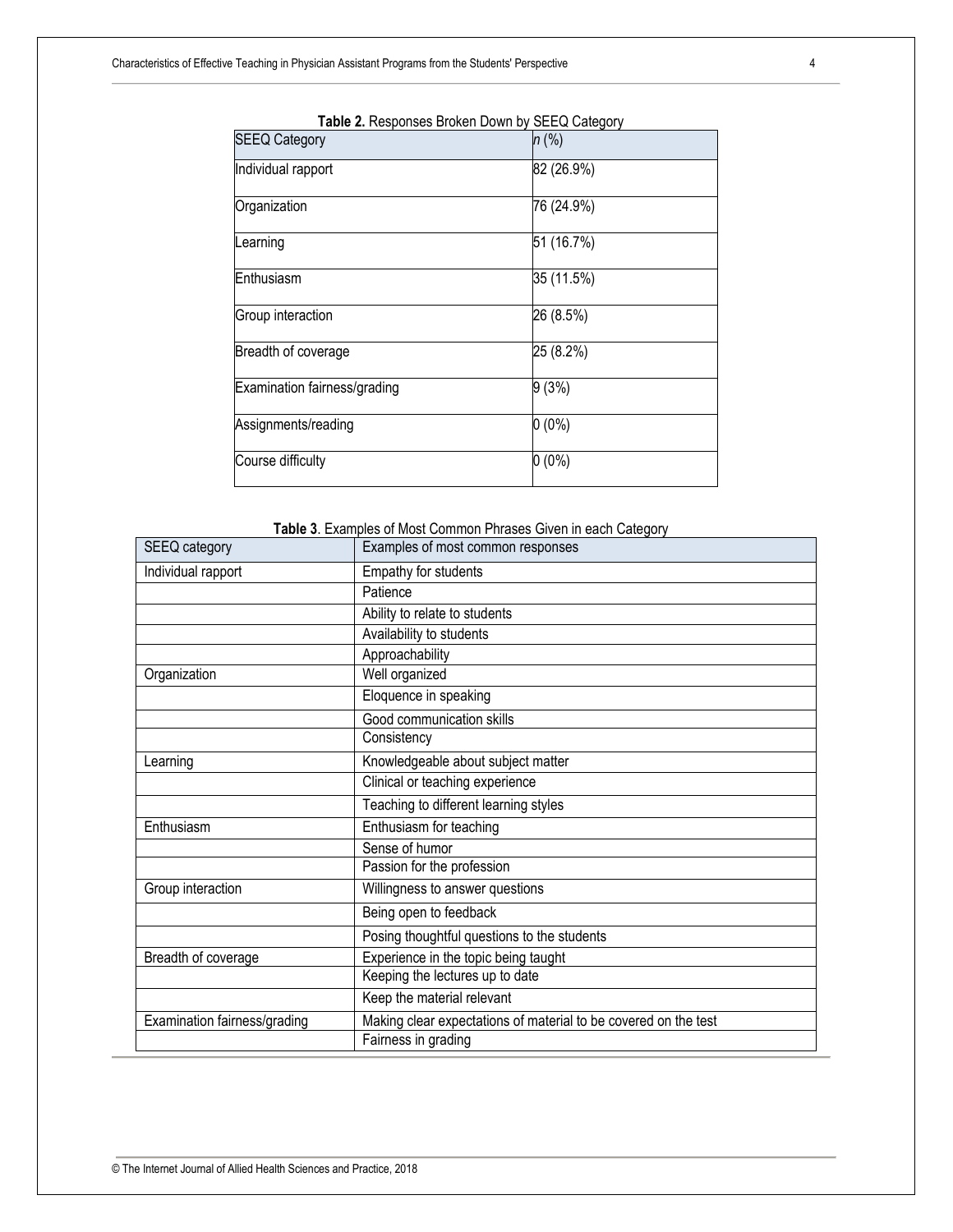#### **DISCUSSION**

Patterns in both the responses given by the PA students and the most common responses given for each category were identified by the results of this qualitative study. The most important quality for PA faculty to possess from the students' perspective was individual rapport (26.9%), followed by organization (24.9%). The students who participated in this study valued personal over professional characteristics of the faculty in regard to effective teaching. These findings were similar to findings from previous studies conducted in other health science programs in which personal characteristics were valued more than professional characteristics.14,15,17,18

The relationship that the student has with the educator includes individual rapport and the interpersonal skills of the educator. Individual rapport behaviors caused students to feel as though the educator cares about their learning and about them as people.<sup>22</sup> An environment can be created for the student that is less anxiety provoking and more conducive to learning, which could be motivating to the student.<sup>13</sup> PA faculty members are entrusted to aid PA students in the development of critical-thinking skills. The environment may be more conducive to developing these skills when the student has a good rapport with the faculty member.

The students in this study also reported the organizational skills of the faculty member as an important characteristic needed for effective teaching. When a faculty member is able to provide lecture material that is well organized and he/she possesses good communication skills when delivering the material, it may be easier for the students to follow the lecture, and they will likely retain more information from that lecture. In addition, when students are reviewing lecture materials while studying for a test, they will likely need to spend less time on material that is laid out in an organized fashion, therefore, making the students' study time more efficient.

When analyzing the results by demographics, our respondent pool was reflective of the national pool of PA students. In our study, there were 65% female and 35% male respondents. The national average for female PA student enrollees is 71.5% and 27.6% for males.<sup>3</sup> The age of our respondents also closely resembled the average age of matriculants in PA programs across the country. In our study, 56.6% of the respondents were between 25 to 34 years of age while the national average for age of matriculants is 25.7 years.<sup>3</sup>

There were several limitations to our study. The data collected included responses in narrative form, and there could be a question regarding the placement of the responses into the appropriate category. To combat this problem, we reviewed all responses and agreed upon their categorization. Another limitation of our study was the response rate. Those who did not respond may have answered differently than those who did respond to the survey, potentially altering the results.

While 3 PA programs were surveyed, additional studies should be conducted and the sample size increased to afford better generalizability. Future research could also include comparing the student and faculty perspectives regarding the most important characteristics for effective teaching by PA faculty because the characteristics viewed as most important may differ between the groups.

#### **CONCLUSIONS**

From the students' perspective, the responses of this study indicated that organization and individual rapport are the most important characteristics needed for effective teaching by PA faculty. The individual rapport responses correlated with the idea that students most value a faculty member's ability to have patience, compassion, and approachability. Organization was also viewed as important and that students highly regard faculty members who are able to communicate effectively and present the material in an organized manner.

The findings of this study are important to consider as retention and promotion of faculty are often based in part on their teaching effectiveness. The results of this study present added value about teaching effectiveness from the students' perspective by omitting the course or instructor as variables, which are known sources of bias on student evaluations. By ensuring that characteristics of individual rapport and organization are incorporated into their teaching style, PA faculty members can optimize the learning environment for students and improve their teaching effectiveness.

Institutional support for faculty development designed to improve teaching effectiveness would benefit the university, PA program, and the faculty member. There are numerous instructional methods available and include workshops, seminars, courses, and fellowships.23-25 Outcomes of faculty development interventions designed to improve teaching effectiveness in medicine have shown improvements in knowledge, attitudes, and teaching skills of the participants.<sup>23</sup> By improving the teaching effectiveness of faculty members, student learning can be enriched and the likelihood of retention or promotion could be improved.